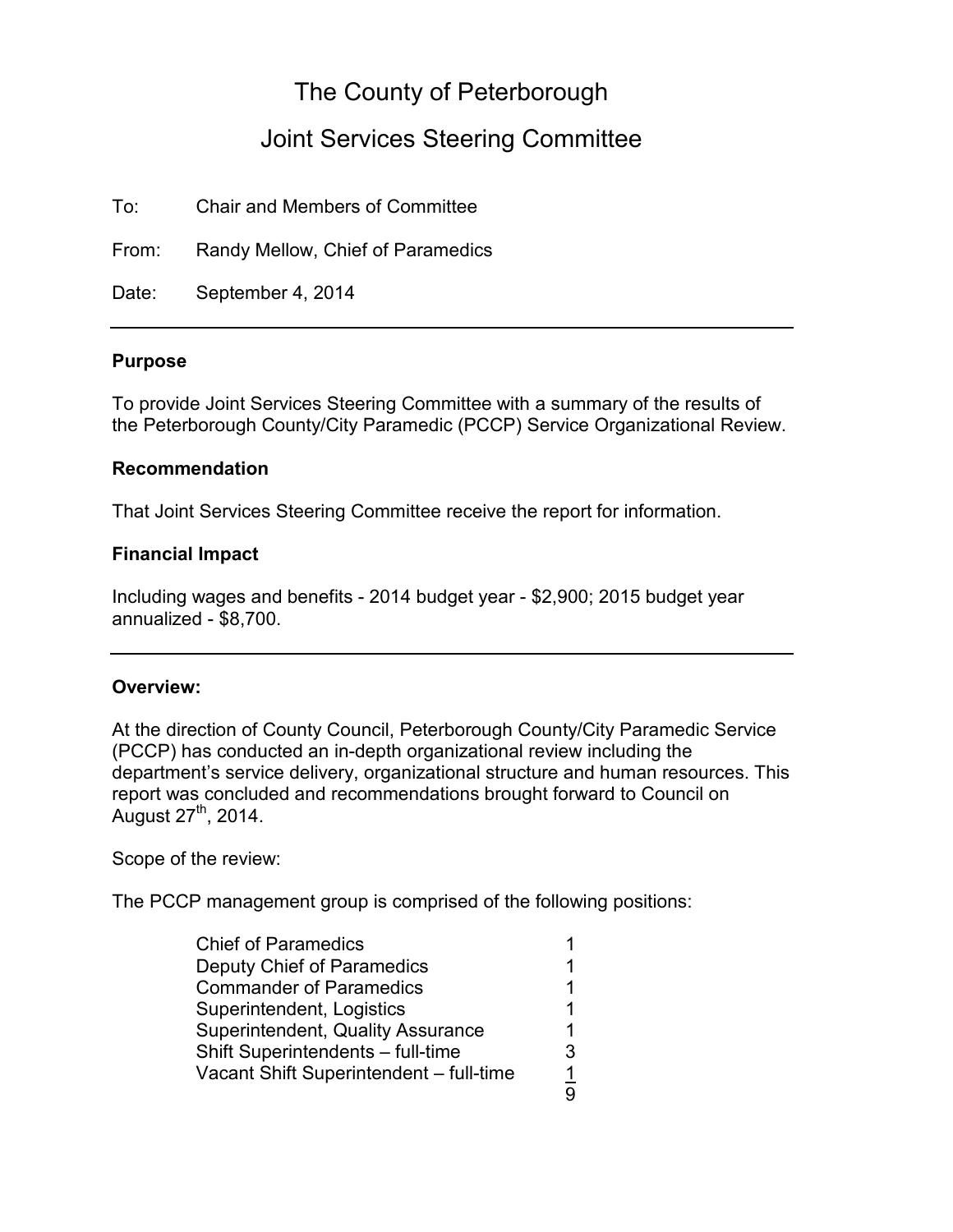Superintendent, Emergency Management 1

Shift Superintendents – part-time  $8(1 \text{ on } LOA)$ 

Other positions supporting the administrative and paramedic units, **not specifically included** in this study include:

| <b>Executive Assistant</b>            |  |
|---------------------------------------|--|
| <b>Professional Standards Support</b> |  |
| Clerical - PCCP                       |  |
| <b>Fleet Maintenance</b>              |  |

See **Appendix A** for the current organizational chart.

The Study Process:

Two primary activities contributed to the underlying data and findings contained in this report:

## **1) Survey of Comparator Services:**

An extensive survey was designed and delivered to fifteen (15) paramedic services. The response rate was remarkable with 15 of 15 responding.

The survey was comprised of two major sections: a) EMS Key Metrics; and, b) Organizational Structure and Total Compensation. The survey contained eighty-four (84) questions as well as the opportunity to provide accompanying back-up such as organizational charts, job descriptions and salary grids.

The data was compiled to allow for analysis of data from multiple perspectives and to calculate ratios and rank ordering based on the areas of interest.

## **2) Facilitated Session – Lean Six Sigma Approach**

A black-belt qualified Lean Six Sigma consultant was contracted to deliver a two-day facilitated session. Participants included PCCP management, Human Resources and Corporate Projects & Services

The goal of the session was to apply lean six sigma principles and thinking to understand the current issues in the organizational structure and position design, and to identify the primary areas of functional responsibility that best align and integrate for position design and clarification of roles and responsibilities. The identification of "value streams" contributed to the identification of role improvements to ensure separation of roles and responsibilities and a focus on the value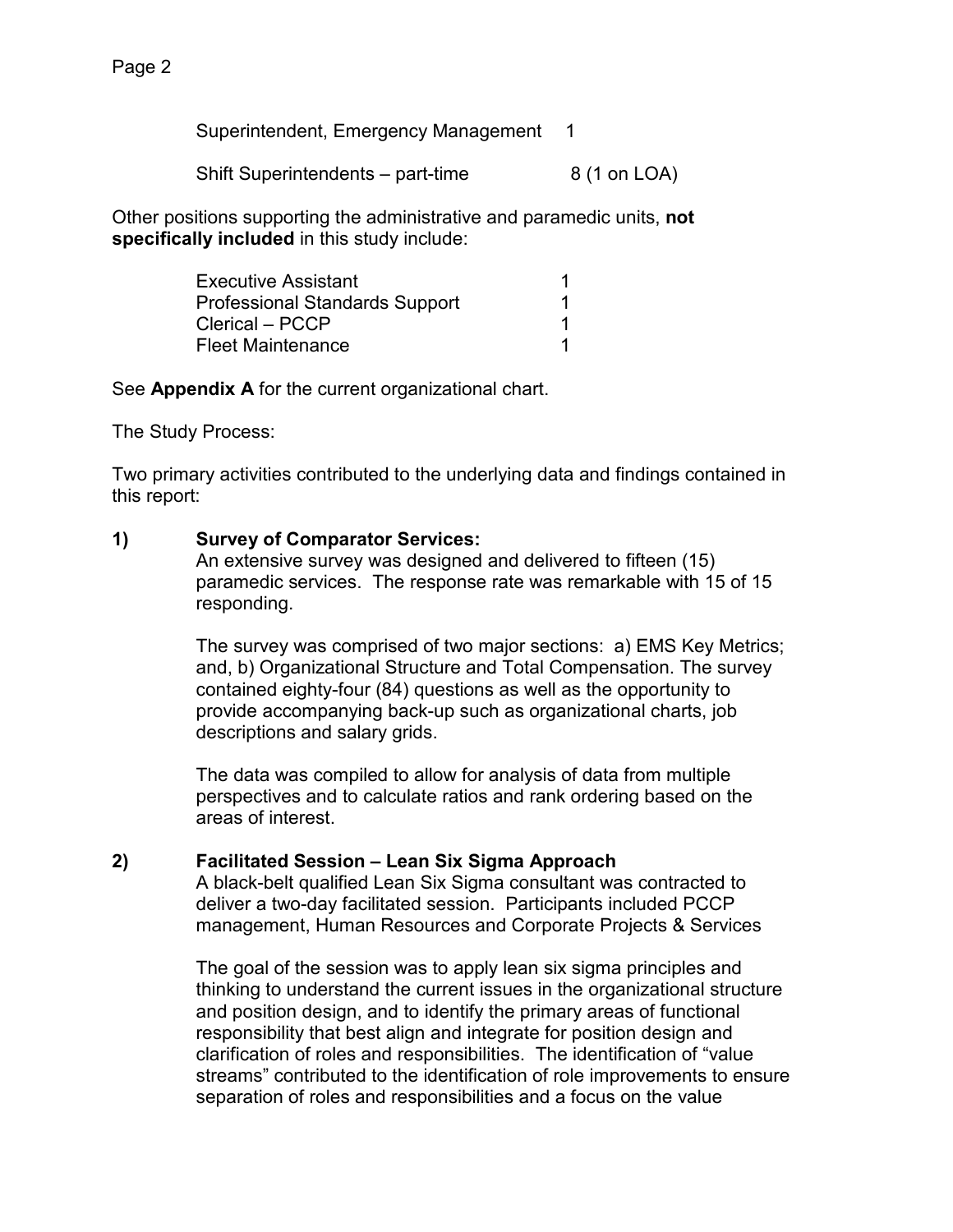streams or business processes that contribute to excellent emergency medical services.

Other sources of data that were referenced during this study include the Gazda, Houlne & Associates organizational review commissioned by the County of Peterborough dated December 18, 2013, Statistics Canada and Ontario Municipal Benchmarking Initiative (OMBI) EMS measurement data.

## **Analysis:**

## **Comparator EMS Services Included in the Study**

The following comparator EMS services were identified for inclusion in the study because of their similarity in providing services in eastern Ontario and/or in both urban/rural geographical disperse settings:

|                                   | 2014<br><b>Operating</b> | <b>Total</b><br>Geographic<br><b>Service</b> | <b>Total</b>      |                    |
|-----------------------------------|--------------------------|----------------------------------------------|-------------------|--------------------|
| <b>EMS Service</b>                | <b>Budget</b>            | Area (km2)                                   | <b>Population</b> | <b>Total Calls</b> |
| Haliburton                        | \$4,778,000              | 4,072                                        | 17,026            | 6,096              |
| Lennox & Addington                | 5,389,200                | 2,841                                        | 41,824            | 5,914              |
| Haldimand                         | 5,436,660                | 1,251                                        | 44,876            | 7,765              |
| <b>Brant</b>                      | 7,974,275                | 916                                          | 130,000           | 17,060             |
| <b>City of Kawartha Lakes</b>     | 8,589,343                | 3,067                                        | 75,565            | 16,593             |
| <b>Bruce</b>                      | 9,150,000                | 4,025                                        | 64,000            | 10,393             |
| Huron                             | 9,565,496                | 3,402                                        | 58,500            | 10,558             |
| Leeds & Grenville                 | 10,086,804               | 3,351                                        | 96,606            | 20,879             |
| Northumberland                    | 10,120,587               | 1,906                                        | 86,000            | 20,137             |
| Renfrew                           | 10,500,000               | 7,700                                        | 90,000            | 34,485             |
| Cornwall                          | 10,945,000               | 3,000                                        | 110,000           | 16,667             |
| Prescott-Russell                  | 10,947,719               | 2,002                                        | 83,000            | 8,847              |
| Grey                              | 12,679,316               | 4,400                                        | 92,000            | 18,989             |
| Peterborough                      | 13,329,411               | 3,848                                        | 134,933           | 23,446             |
| Hastings                          | 15,188,845               | 7,151                                        | 160,430           | 28,167             |
| Frontenac                         | 15,252,910               | 3,996                                        | 149,738           | 25,423             |
|                                   |                          |                                              |                   |                    |
| <b>Median</b>                     | \$10,103,696             | 3,376                                        | 88,000            | 16,864             |
| <b>Average</b>                    | \$9,995,848              | 3,558                                        | 89,656            | 16,964             |
|                                   |                          |                                              |                   |                    |
| Peterborough - Gap to Median      | $-$3,225,716$            | $-471$                                       | $-45,277$         | $-6,482$           |
| (negative value - exceeds median) |                          |                                              |                   |                    |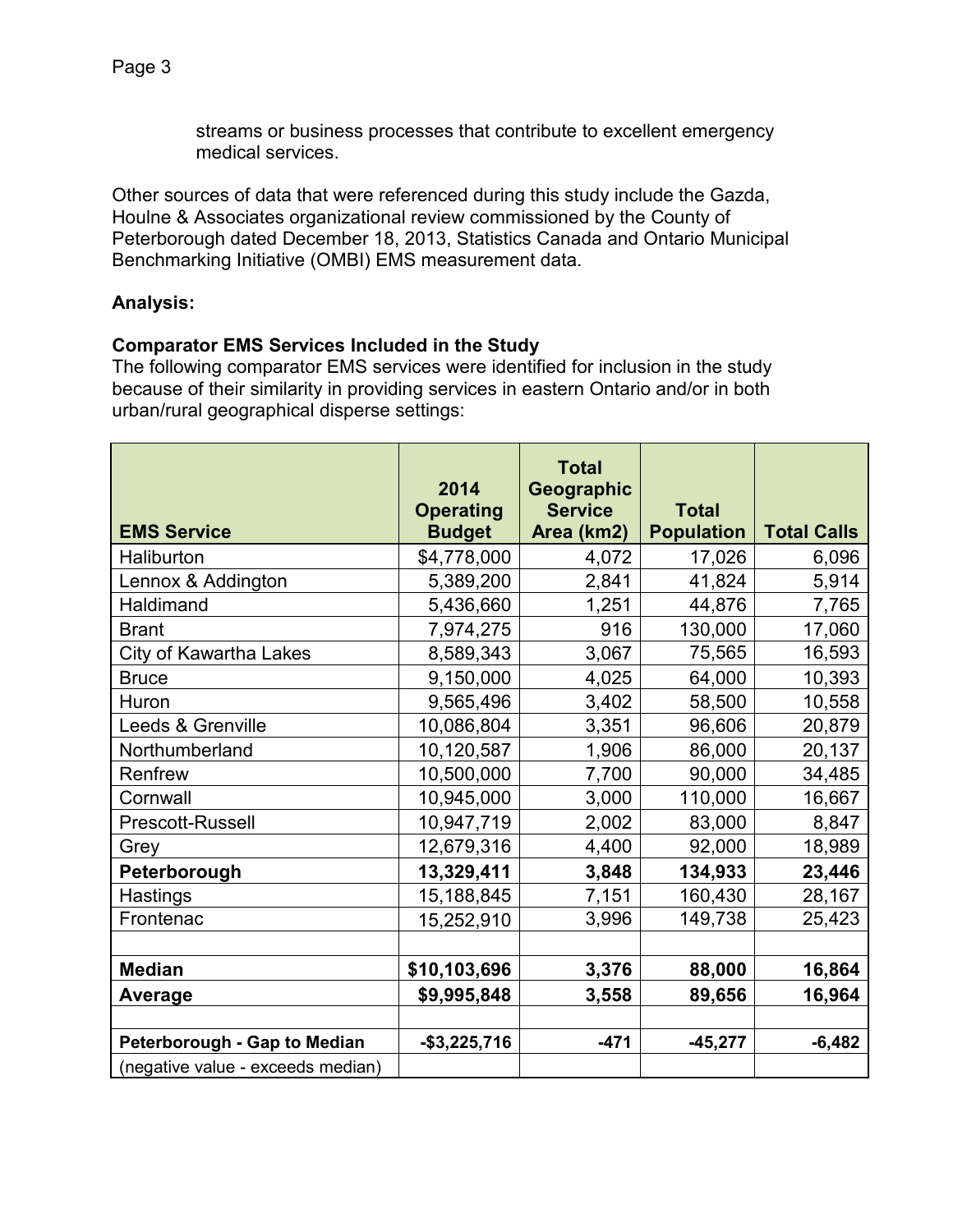## **The Findings**

## **a) EMS Service Metrics**

Data collected through the survey of fifteen (15) other EMS services was examined in order to develop and compare Key Metrics focused on the service demand, performance, efficiency and efficacy.

The data analysis also provides a comparison of geographic area and population demographics to enable additional consideration of correlation to EMS Performance Metrics. The following are key findings related to EMS System/Service Metrics:

## *Geographic and Population Demographics*

The survey results indicate that the region served by PCCP is comparatively close to the median in terms of geographic size and population density as compared to the 15 services examined. The data also indicates, however, that the age demographic of the Peterborough Region does not align with the comparator group with a very high ratio of population aged 65 years and over. The survey data as well as retrospective ambulance call data review provides evidence of correlation of those age demographics with both demand for service and operating costs.

| <b>Total Geographic Service Area</b><br>(km2) |       | <b>Population Density (Population per</b><br>km2) |     |
|-----------------------------------------------|-------|---------------------------------------------------|-----|
| Renfrew                                       | 7,700 | <b>Brant</b>                                      | 142 |
| Hastings                                      | 7,151 | Northumberland                                    | 45  |
| Grey                                          | 4,400 | Prescott-Russell                                  | 41  |
| Haliburton                                    | 4,072 | Frontenac                                         | 37  |
| <b>Bruce</b>                                  | 4,025 | Cornwall                                          | 37  |
| Frontenac                                     | 3,996 | Haldimand                                         | 36  |
| Peterborough                                  | 3,847 | Peterborough                                      | 35  |
| Huron                                         | 3,402 | Leeds & Grenville                                 | 28  |
| Leeds & Grenville                             | 3,350 | <b>City of Kawartha Lakes</b>                     | 25  |
| City of Kawartha Lakes                        | 3,067 | Hastings                                          | 22  |
| Cornwall                                      | 3,000 | Grey                                              | 21  |
| Lennox & Addington                            | 2,841 | Huron                                             | 17  |
| Prescott-Russell                              | 2,002 | <b>Bruce</b>                                      | 16  |
| Northumberland                                | 1,906 | Lennox & Addington                                | 15  |
| Haldimand                                     | 1,251 | Renfrew                                           | 11  |
| <b>Brant</b>                                  | 916   | Haliburton                                        | 4   |
| Average                                       | 3,558 | Average                                           | 33  |
| <b>Median</b>                                 | 3,402 | <b>Median</b>                                     | 27  |

## *Geographic Area Served versus Population Density*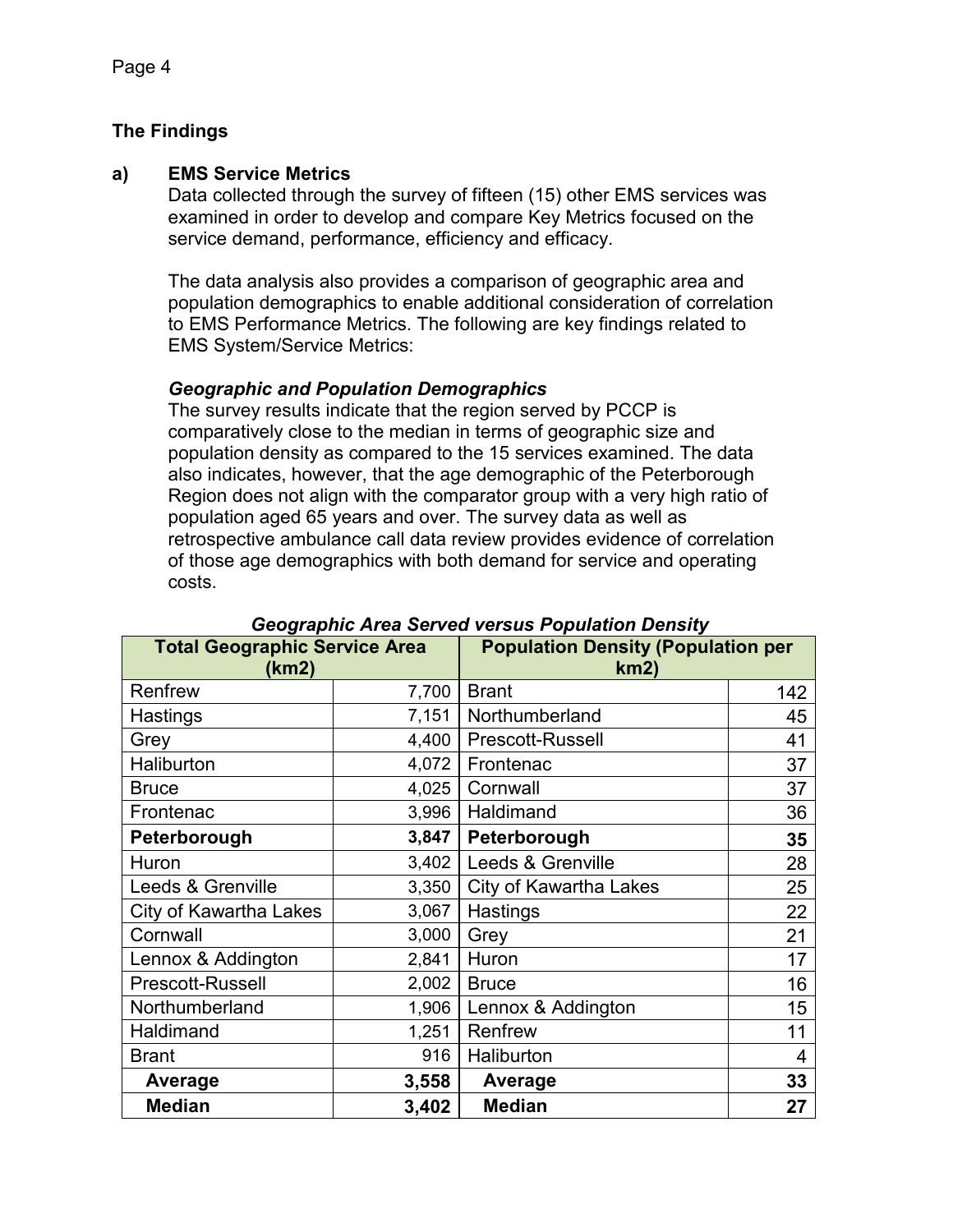| Persons Age > 80 per 1000 pop<br>(Stats Can) |    | , opulution of nyea<br>per otationes cariada<br><b>Population Age &gt; 65</b><br>(Stats Can) |        |
|----------------------------------------------|----|----------------------------------------------------------------------------------------------|--------|
| Haliburton                                   | 61 | Peterborough                                                                                 | 27,055 |
| City of Kawartha Lakes                       | 59 | Frontenac                                                                                    | 24,925 |
| Peterborough                                 | 59 | Hastings                                                                                     | 24,920 |
| Grey                                         | 58 | Cornwall                                                                                     | 20,820 |
| Northumberland                               | 57 | <b>Brant</b>                                                                                 | 20,675 |
| Huron                                        | 56 | Grey                                                                                         | 19,510 |
| Leeds & Grenville                            | 52 | Leeds & Grenville                                                                            | 19,485 |
| Cornwall                                     | 51 | Haldimand                                                                                    | 19,355 |
| Renfrew                                      | 51 | Renfrew                                                                                      | 18,420 |
| Hastings                                     | 50 | Northumberland                                                                               | 17,885 |
| <b>Bruce</b>                                 | 49 | <b>City of Kawartha Lakes</b>                                                                | 16,010 |
| Haldimand                                    | 47 | <b>Bruce</b>                                                                                 | 13,250 |
| Frontenac                                    | 46 | Prescott-Russell                                                                             | 12,135 |
| Lennox & Addington                           | 44 | Huron                                                                                        | 11,725 |
| <b>Brant</b>                                 | 44 | Lennox & Addington                                                                           | 7,580  |
| Prescott-Russell                             | 34 | Haliburton                                                                                   | 4,750  |
| Average                                      | 51 | Average                                                                                      | 17,406 |
| <b>Median</b>                                | 51 | <b>Median</b>                                                                                | 18,888 |

#### *Population of Aged – per Statistics Canada*

## *Demand for Service and Level of Service Provided*

A review of data related to the rate of EMS request for response was conducted and compared against the level of EMS service currently provided. The rate at which the residents of Peterborough County/City utilize the Paramedic services falls well above the median at 120.85 requests for response per 1000 persons. It is very important to note that almost all services (3 of 4) reporting higher rates of utilization continue to provide a high ratio of non-urgent patient transport. The majority of nonurgent patient transfers are appropriately served by *private carriers* within Peterborough County/City.

In terms of level of service provided to the community in the form of In-Service Ambulance Hours, PCCP currently falls well below the median as compared to the comparator group. As a result of the high rate of request and the lower number of In-Service Ambulance hours, PCCP ambulances tend to be much busier with a Response per Unit Hour rate which is well above the median.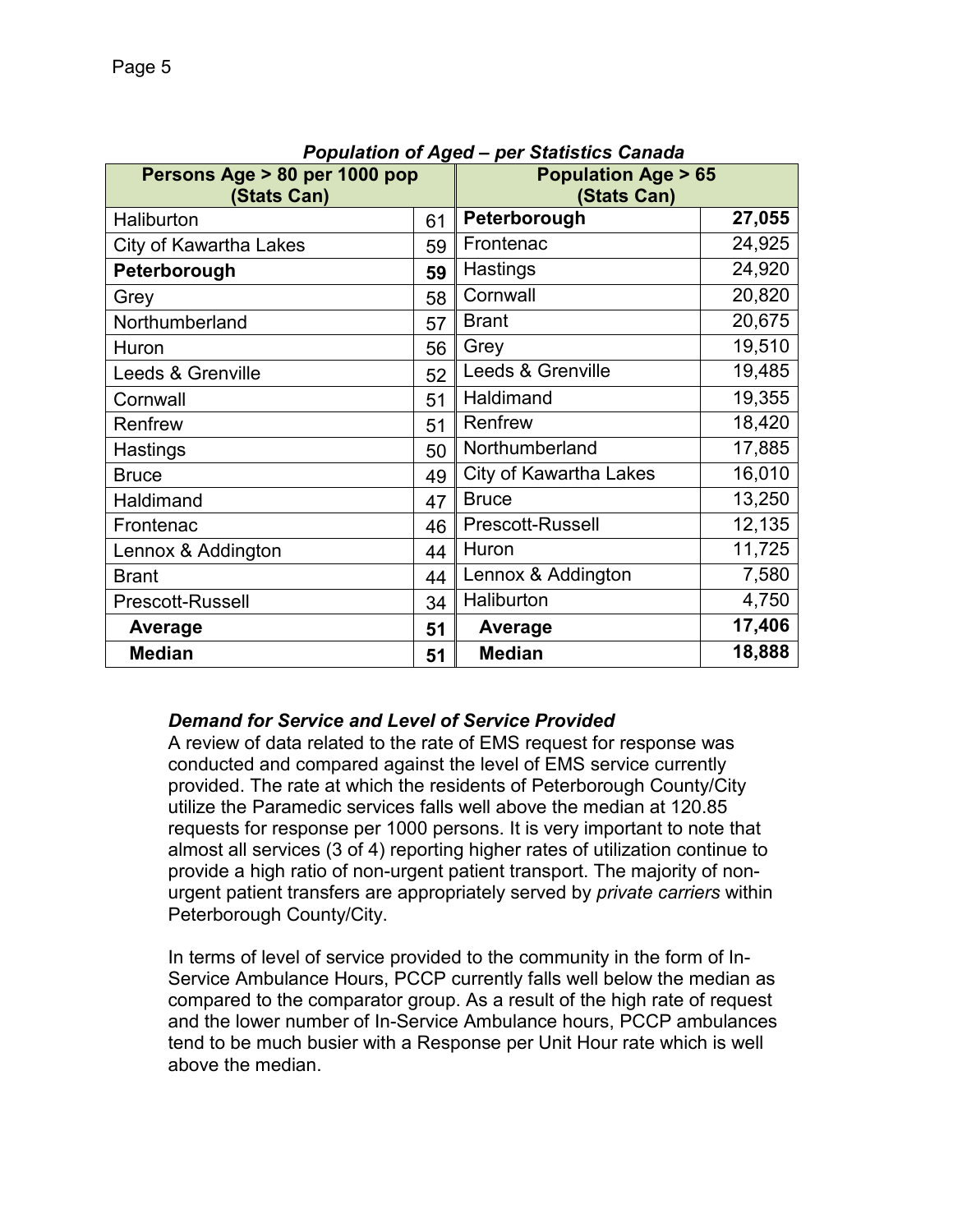In consideration of the data revealed within this survey in relation to population demographics, local rates of request for response and current service staffing levels, further consideration should be given to performing a more detailed analysis in order to provide clearer prediction of future service demand and subsequent growth for long term planning.

| raac or raggeoc vor m c<br>Rate of Request - Responses/1000 pop                                                            |        | <b>In-service Ambulance Hours/1000</b> |         |
|----------------------------------------------------------------------------------------------------------------------------|--------|----------------------------------------|---------|
| (Notes: 1 = Service performs a high percentage non-urgent<br>transfers, 2 = Service provides first response unit coverage) |        | population                             |         |
| Renfrew (Note 1, 2)                                                                                                        | 181.18 | Haliburton                             | 1543.52 |
| Haliburton                                                                                                                 | 161.81 | Renfrew                                | 827.33  |
| Cornwall (Note 1, 2)                                                                                                       | 149.27 | Huron                                  | 821.33  |
| Frontenac (Note 1, 2)                                                                                                      | 136.45 | Haldimand                              | 780.81  |
| Peterborough                                                                                                               | 120.85 | Prescott-Russell                       | 765.10  |
| Leeds & Grenville (Note 1, 2)                                                                                              | 119.95 | Grey                                   | 755.43  |
| Hastings (Note 1)                                                                                                          | 119.64 | Lennox & Addington                     | 733.07  |
| Lennox & Addington (Note 1)                                                                                                | 114.74 | <b>City of Kawartha Lakes</b>          | 694.92  |
| Grey (Note 1)                                                                                                              | 111.03 | Northumberland                         | 662.09  |
| Haldimand (Note 1)                                                                                                         | 109.92 | Cornwall                               | 567.27  |
| City of Kawartha Lakes                                                                                                     | 107.81 | Leeds & Grenville                      | 565.59  |
| <b>Brant</b>                                                                                                               | 105.6  | Hastings                               | 529.75  |
| Prescott-Russell (Note 1)                                                                                                  | 105.27 | Frontenac                              | 508.40  |
| Bruce (Note 1)                                                                                                             | 104.87 | Peterborough                           | 470.63  |
| Northumberland                                                                                                             | 88.45  | <b>Brant</b>                           | 303.23  |
| Huron (Note 1, 2)                                                                                                          | 71.31  | <b>Bruce</b>                           | 210.37  |
| Average                                                                                                                    | 119.26 | Average                                | 671.18  |
| <b>Median</b>                                                                                                              | 112.88 | <b>Median</b>                          | 678.50  |

*Rate of Request vs. In-service Ambulance Hours*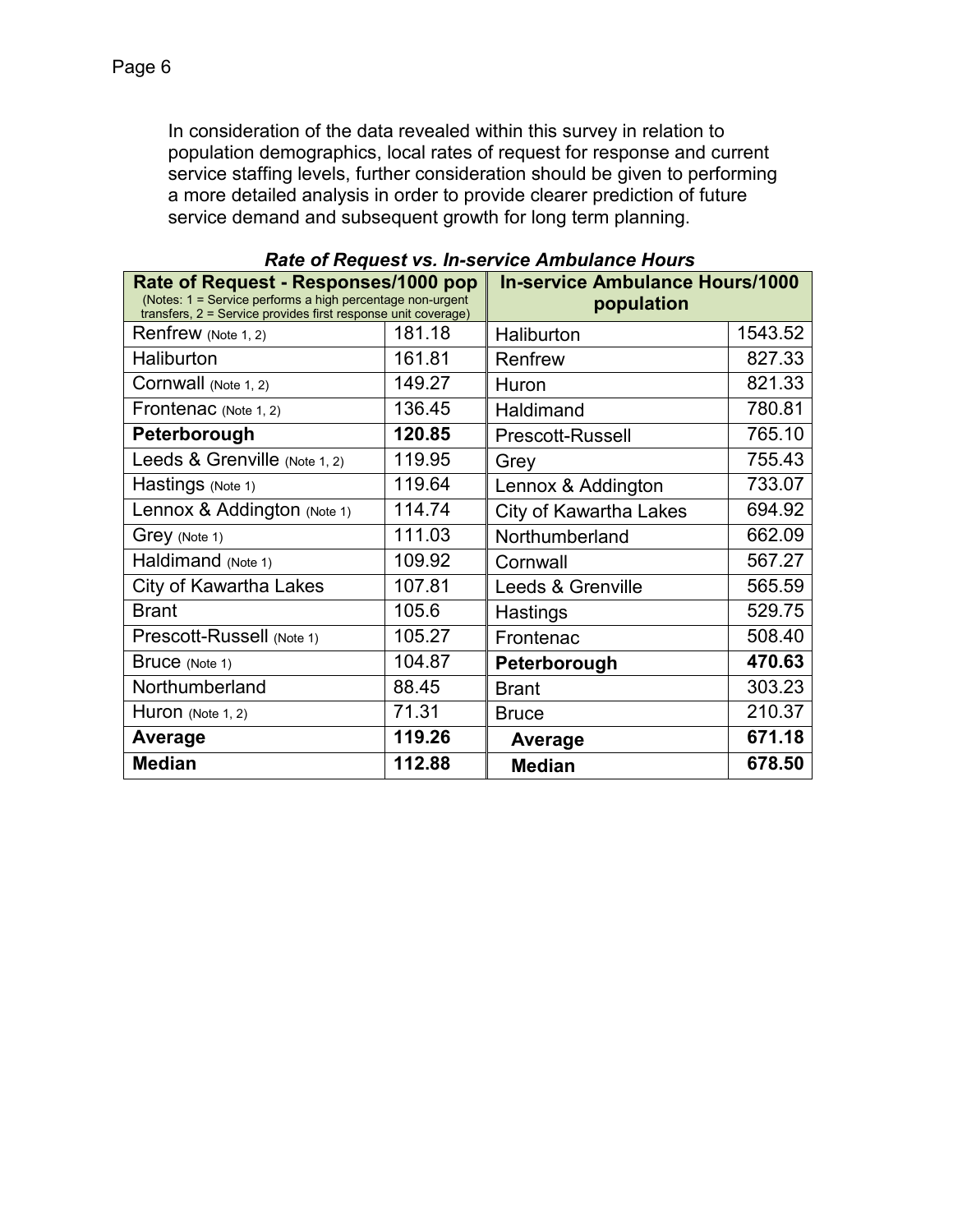| <b>Emergency Responses/Ambulance Unit Hour</b> |      |  |
|------------------------------------------------|------|--|
| <b>Bruce</b>                                   | 0.39 |  |
| <b>Brant</b>                                   | 0.34 |  |
| Frontenac                                      | 0.26 |  |
| Peterborough                                   | 0.25 |  |
| Cornwall                                       | 0.23 |  |
| Hastings                                       | 0.22 |  |
| Leeds & Grenville                              | 0.19 |  |
| Renfrew                                        | 0.19 |  |
| City of Kawartha Lakes                         | 0.15 |  |
| Lennox & Addington                             | 0.15 |  |
| Northumberland                                 | 0.13 |  |
| Haldimand                                      | 0.13 |  |
| <b>Prescott-Russell</b>                        | 0.13 |  |
| Grey                                           | 0.12 |  |
| Haliburton                                     | 0.10 |  |
| Huron                                          | 0.08 |  |
| <b>Average</b>                                 | 0.19 |  |
| <b>Median</b>                                  | 0.17 |  |

# *# of Emergency Responses per Ambulance Unit Hour*

## *Efficiency and Efficacy of Operations*

Through examination of the survey data, PCCP Operations have been compared to the fifteen (15) other respondents in terms of Operating Cost and efficacy of operations in the form of response time to emergent calls for service. The areas examined include the cost of paramedic operations per population, per ambulance response and per ambulance in-service hour. The data reveals that PCCP cost of operations by population and by individual response fall below the median. This could most likely be attributed to the lower number of in-service ambulance hours provided across the community and the resultant higher rate of responses per unit hour (decreased paramedic down time). In terms of cost per in-service hour of operation, PCCP costs are above the median. As these costs are disproportionately driven by wages, this deviation would most likely be best explained by paramedic wages that exceed the median combined with the increased costs of ACP classified paramedic positions.

Traditionally ambulance performance metrics have been limited to response times. Under newly legislated Land Ambulance Service Response Time Standards, each Municipality operating an Ambulance Service must develop a Response Time Plan including targets based on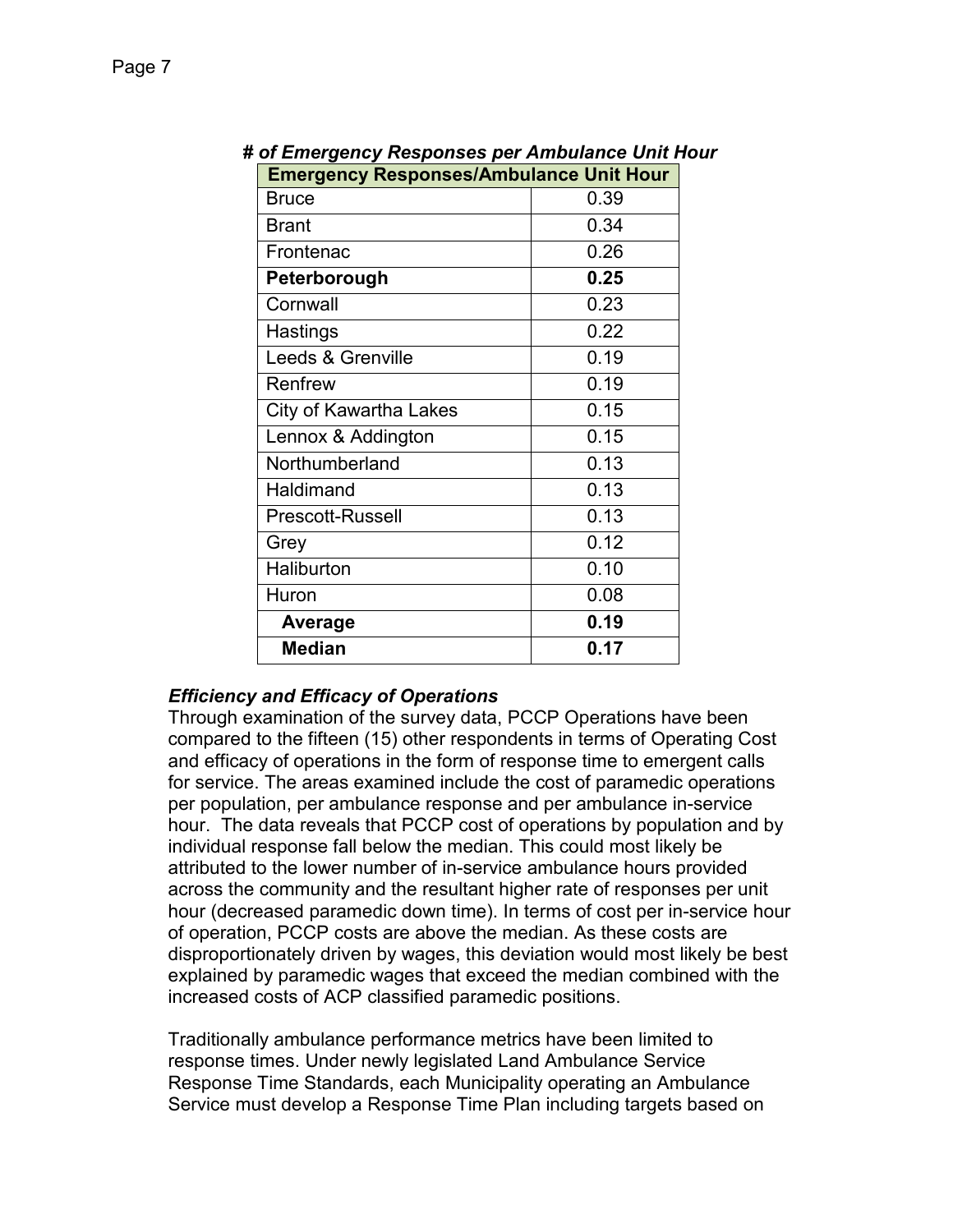medical acuity and report on performance based on those targets in the following year. In order to provide a comparison of efficacy of the PCCP service delivery to the comparator group, the response times targets designated for CTAS 1 (Emergent or Life Threatening) response was examined. As indicated by the chart below, PCCP maintains an aggressive target of a 66% response rate to CATS 1 calls in 8 minutes or less. This target is well above the median.

| <b>Operating Cost per Population</b> |          | Operating Obsts per reputation and per response<br><b>Operating Cost per Response</b> |            |
|--------------------------------------|----------|---------------------------------------------------------------------------------------|------------|
| Haliburton                           | \$280.63 | Huron                                                                                 | \$2,292.78 |
| Huron                                | \$163.51 | Haliburton                                                                            | \$1,734.30 |
| <b>Bruce</b>                         | \$142.97 | <b>Bruce</b>                                                                          | \$1,363.23 |
| Grey                                 | \$137.82 | Northumberland                                                                        | \$1,330.43 |
| <b>Prescott-Russell</b>              | \$131.90 | <b>Prescott-Russell</b>                                                               | \$1,252.89 |
| Lennox & Addington                   | \$128.85 | Grey                                                                                  | \$1,241.24 |
| Haldimand                            | \$121.15 | Lennox & Addington                                                                    | \$1,122.98 |
| Northumberland                       | \$117.68 | Haldimand                                                                             | \$1,102.10 |
| Renfrew                              | \$116.67 | <b>City of Kawartha Lakes</b>                                                         | \$1,054.30 |
| City of Kawartha Lakes               | \$113.67 | Leeds & Grenville                                                                     | \$870.45   |
| Leeds & Grenville                    | \$104.41 | Peterborough                                                                          | \$817.35   |
| Frontenac                            | \$101.86 | Hastings                                                                              | \$791.29   |
| Cornwall                             | \$99.50  | Frontenac                                                                             | \$746.52   |
| Peterborough                         | \$98.79  | Cornwall                                                                              | \$666.57   |
| Hastings                             | \$94.68  | Renfrew                                                                               | \$643.90   |
| <b>Brant</b>                         | \$61.34  | <b>Brant</b>                                                                          | \$580.88   |
| Average                              | \$125.96 | Average                                                                               | \$1,100.70 |
| <b>Median</b>                        | \$117.17 | <b>Median</b>                                                                         | \$1,078.20 |

| <b>Operating Costs per Population and per Response</b> |  |
|--------------------------------------------------------|--|
|                                                        |  |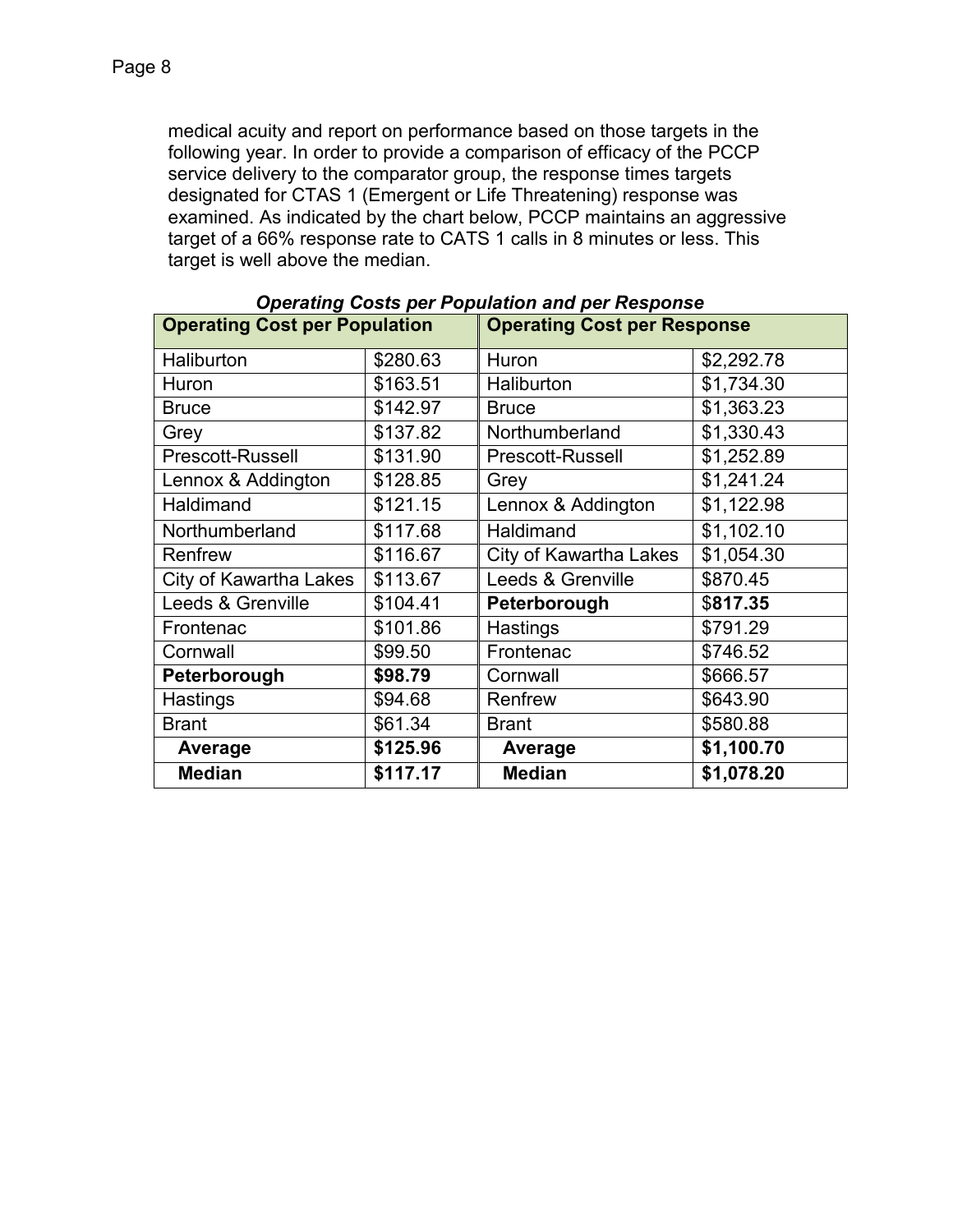| <b>Operating Cost per In-Service</b><br><b>Ambulance Hour</b> |          | <b>Response Time Plan Target</b><br>(CTAS 1 - Percentage of Response 8 min or less) |    |
|---------------------------------------------------------------|----------|-------------------------------------------------------------------------------------|----|
| <b>Bruce</b>                                                  | \$679.59 | Cornwall                                                                            | 68 |
| Peterborough                                                  | \$209.90 | Frontenac                                                                           | 68 |
| <b>Brant</b>                                                  | \$202.29 | Peterborough                                                                        | 66 |
| Frontenac                                                     | \$200.36 | <b>Brant</b>                                                                        | 65 |
| Huron                                                         | \$199.08 | <b>City of Kawartha Lakes</b>                                                       | 55 |
| Leeds & Grenville                                             | \$184.60 | Hastings                                                                            | 55 |
| Grey                                                          | \$182.44 | Northumberland                                                                      | 55 |
| Haliburton                                                    | \$181.81 | Renfrew                                                                             | 55 |
| Hastings                                                      | \$178.72 | Leeds & Grenville                                                                   | 52 |
| Northumberland                                                | \$177.74 | <b>Bruce</b>                                                                        | 50 |
| Lennox & Addington                                            | \$175.77 | Grey                                                                                | 50 |
| Cornwall                                                      | \$175.40 | Haldimand                                                                           | 50 |
| Prescott-Russell                                              | \$172.39 | Lennox & Addington                                                                  | 50 |
| <b>City of Kawartha Lakes</b>                                 | \$163.57 | Prescott-Russell                                                                    | 45 |
| Haldimand                                                     | \$155.16 | Haliburton                                                                          | 40 |
| Renfrew                                                       | \$141.02 | Huron                                                                               | 35 |
| Average                                                       | \$211.24 | Average                                                                             | 54 |
| <b>Median</b>                                                 | \$180.26 | <b>Median</b>                                                                       | 54 |

#### *Operating Cost per In-service Ambulance Hour & % of Responses 8 min. or Less*

## **b) Organizational Structure**

Comparison of the PCCP organization structure and staffing with 15 other EMS services was undertaken to identify similarities and differences in the approach being taken to organization design as well as to identify similarities and differences in staffing and staffing numbers. The comparative analysis identified a number of specific findings related to the commonality of services, functional responsibility distribution and total staffing. The following are key findings from the study:

## *# of Shift Superintendents*

The study results indicate that that the  $4<sup>th</sup>$  Shift Superintendent position that has been approved in the 2014 budget year is warranted. The number of full-time positions in other services ranged from a low of one (1) to a high of six (6), with the average/median being four (4).

The weekly hours worked by Shift Superintendents in 71% of comparators is 42 hrs./week. This aligns best with the 42 hr./week scheduling of paramedics to ensure 24/7 front-line supervision. PCCP Shift Superintendents currently work a 40 hr. work week which is out of line with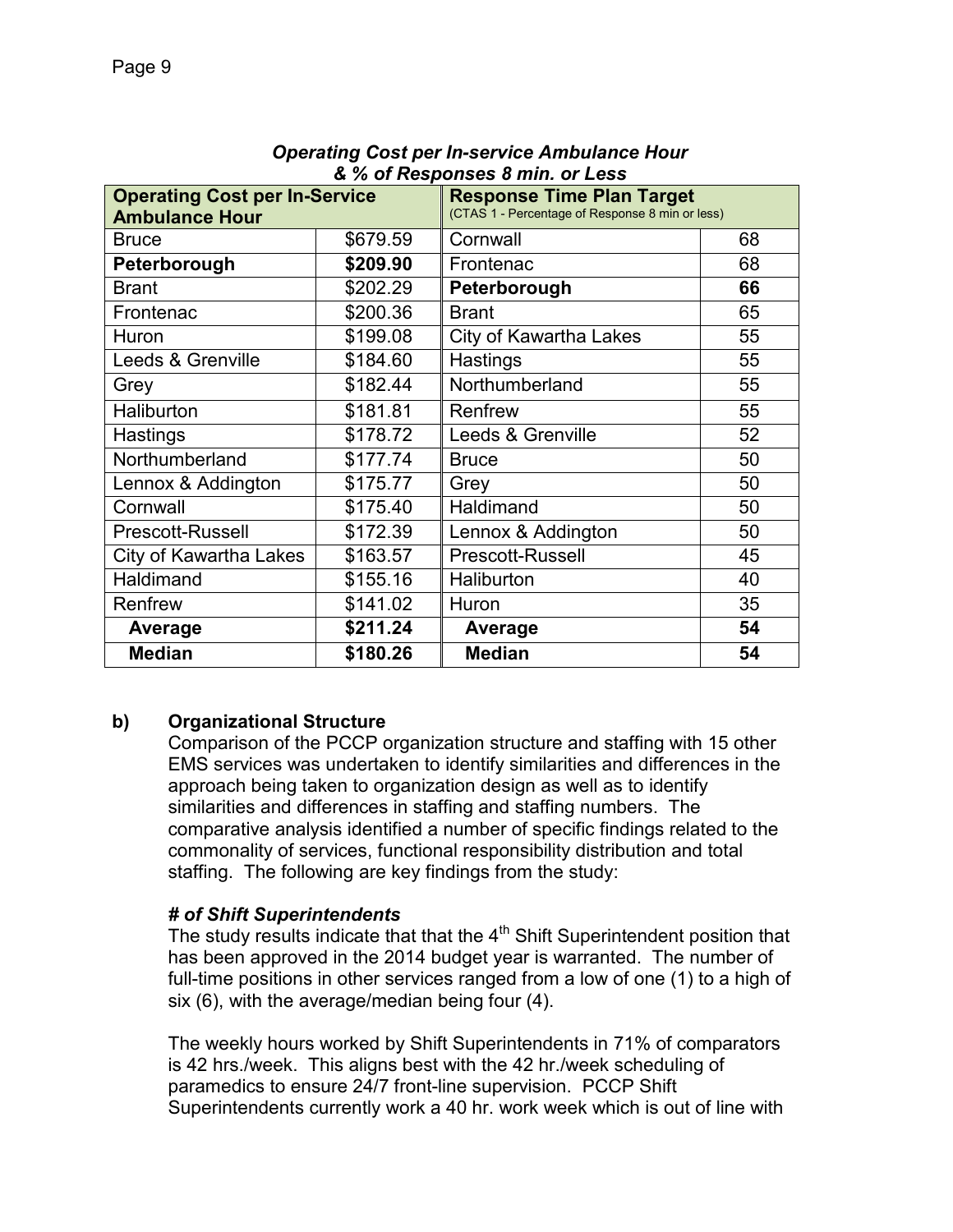comparators. The County would be best served from a liability and efficiency perspective to move the full-time Shift Superintendents to a 42 hr./week assignment prior to filling the  $4<sup>th</sup>$  Shift Superintendent position. The cost of this change is minimal given that it is a shift of costs from parttime to full-time staffing, and will result in fewer part-time hours being paid. Costing estimates are included in the recommendation section below.

## *# of Full-time vs. Part-time Paramedics*

The organizational review conducted by Gazda, Houlne & Associates Inc. made the observation that PCCP full-time to part-time paramedic ratios are out of line with comparators used in their study. Study results confirmed those finding as follows:

| FT Paramedics vs. PT Paramedics |          |  |  |
|---------------------------------|----------|--|--|
| <b>Brant</b>                    | 0.63 : 1 |  |  |
| Lennox & Addington              | 0.65:1   |  |  |
| Peterborough                    | 0.81:1   |  |  |
| Haliburton                      | 0.92:1   |  |  |
| Northumberland                  | 1.00:1   |  |  |
| City of Kawartha Lakes          | 1.05:1   |  |  |
| Leeds Grenville                 | 1.06:1   |  |  |
| Haldimand                       | 1.07:1   |  |  |
| Prescott-Russell                | 1.11:1   |  |  |
| Bruce                           | 1.18:1   |  |  |
| <b>Hastings</b>                 | 1.31:1   |  |  |
| Grey                            | 1.34:1   |  |  |
| Renfrew                         | 1.49:1   |  |  |
| Frontenac                       | 1.50:1   |  |  |
| Cornwall                        | 1.72:1   |  |  |
| Huron                           | 1.93:1   |  |  |

While this was flagged in the organizational review, it was not cited as being problematic unless the staffing ratio is not meeting operational requirements. Steps have been taken to assess and reduce the number of part-time employees (from 72 to 67) and the department will continue to assess the need to increase/reduce the part-time employee group. However, this pool of employees is relied upon heavily to backfill full-time employees on various leaves from the workplace and PCCP is hesitant to reduce it significantly until it is know that operational requirements can continue to be met in doing so. Review of this ratio will continue particularly as it relates to the longer term needs of the County and its aging demographic.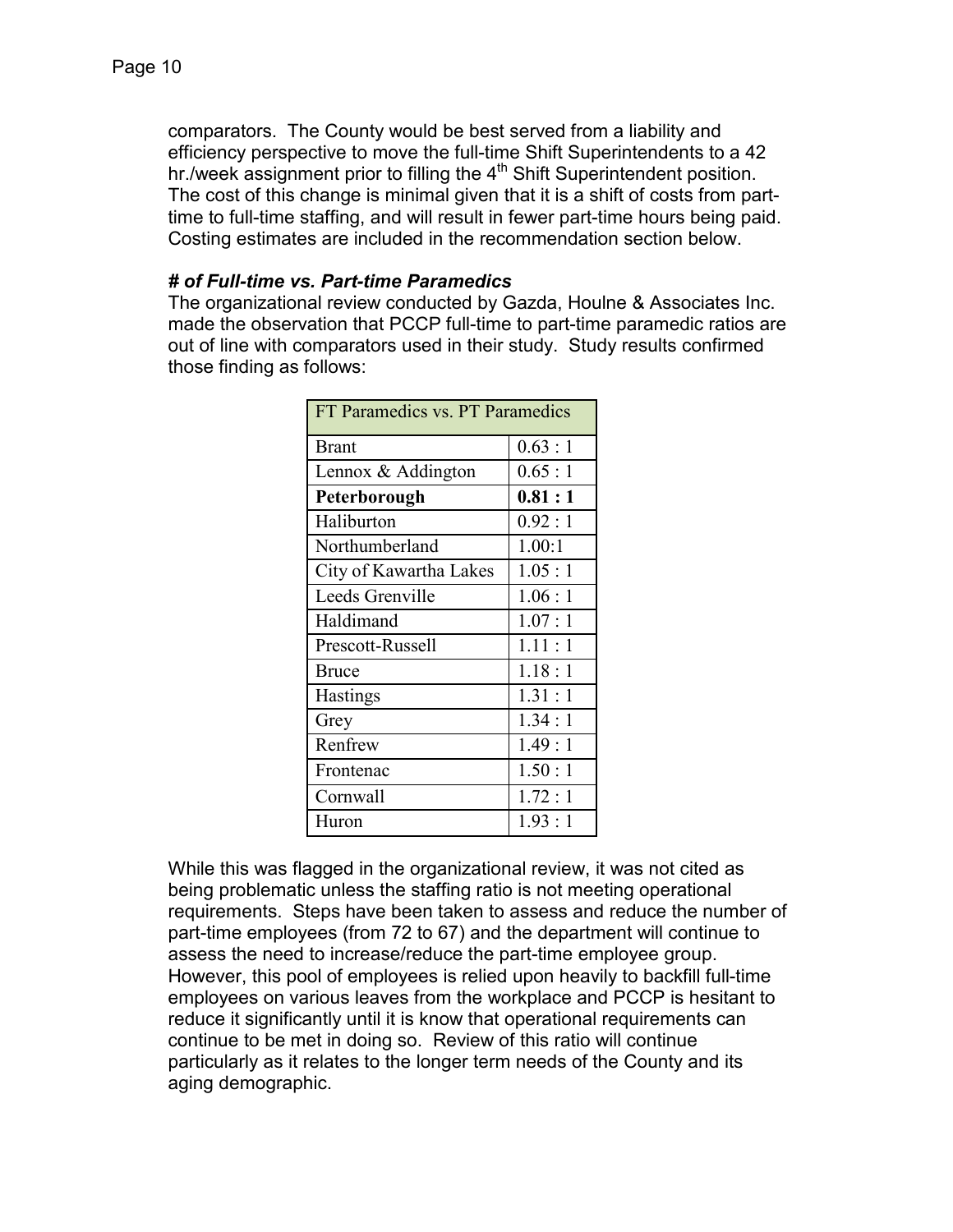## *# of PCP vs. ACP Qualified Paramedics*

There are two classifications of Paramedics: Primary Care Paramedics (PCP's) and Advanced Care Paramedics (ACP's). ACP's have an expanded scope of practise that is defined by the Ministry of Health & Long Term Care, established to improve mortality rates when providing emergency patient care. Some services have established target ratios of PCP:ACP full-time staffing numbers at 50%. This enables those services to staff ambulances with one PCP and one ACP, to ensure advanced patient care is available throughout the geographic vicinity it serves.

The chart below provides the comparator data related to staffing ratios and is intended for information only at this point. Currently, PCCP has 25% of full-time paramedics that are ACP qualified. A holistic report that examines the research and studies related to ACP impact on mortality rates and patient care, what the PCCP current state and desired state is in the longer term, and any costs associated with such a strategic target is in progress and will be brought to Council within the next several months.

| <b>Total % Full-time ACP</b> |          |  |  |  |
|------------------------------|----------|--|--|--|
| <b>Bruce</b>                 | $0.00\%$ |  |  |  |
| Grey                         | $0.00\%$ |  |  |  |
| Haldimand                    | $0.00\%$ |  |  |  |
| Haliburton                   | $0.00\%$ |  |  |  |
| Leeds & Grenville            | $0.00\%$ |  |  |  |
| Lennox & Addington           | 3.57%    |  |  |  |
| <b>Prescott-Russell</b>      | 7.69%    |  |  |  |
| Cornwall                     | 12.90%   |  |  |  |
| Peterborough                 | 25.00%   |  |  |  |
| Huron                        | 26.92%   |  |  |  |
| Frontenac                    | 28.21%   |  |  |  |
| Northumberland               | 30.77%   |  |  |  |
| <b>Hastings</b>              | 34.52%   |  |  |  |
| Renfrew                      | 37.31%   |  |  |  |
| City of Kawartha Lakes       | 50.00%   |  |  |  |
| Brant                        | 90.00%   |  |  |  |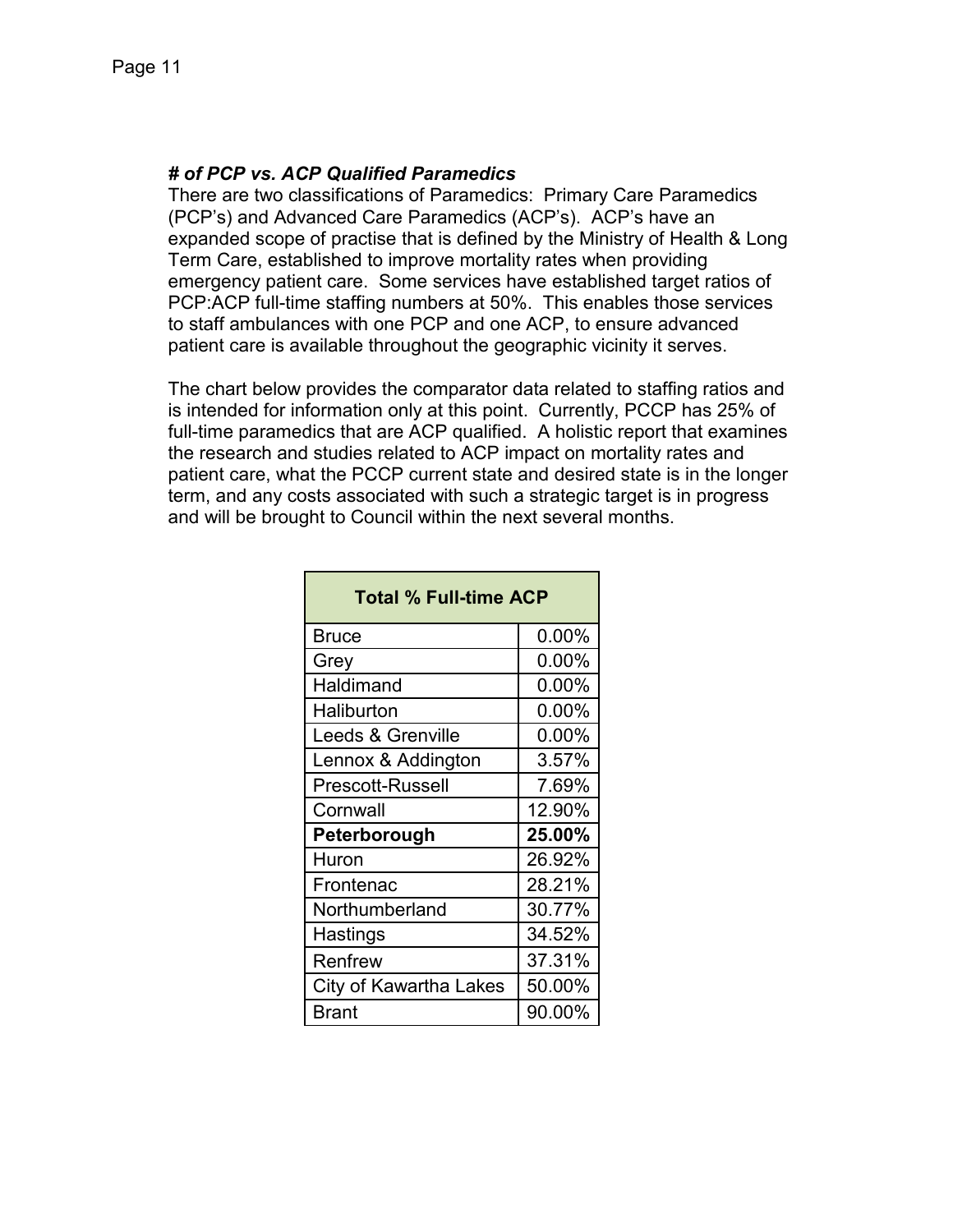## *# of Management Positions*

There has been reference made to the size and structure of the PCCP management team in the organizational review that was conducted. Gazda reported a trend average of 7 management positions based on their study group, and our results confirmed this. However, for those services with comparable call volumes, service hours, geographic sq. km. and population served (i.e. the larger services), the number of management positions in PCCP is not out of line (currently 9 positions including the 4<sup>th</sup> Shift Superintendent). A review of organizational charts also reveals a number of services that have non-union/union positions dedicated for specific functions (in some situations Shift Supervisors or paramedic leads do the work of Logistics/Scheduling or Quality Assurance functional managers).

| <b>Position Comparables</b>   | <b>Total FT Managers</b><br>(incl. Chief, excl.<br>EM) |
|-------------------------------|--------------------------------------------------------|
| Haldimand                     | 3                                                      |
| Haliburton                    | 3                                                      |
| Lennox & Addington            | 4                                                      |
| <b>City of Kawartha Lakes</b> | 5                                                      |
| <b>Brant</b>                  |                                                        |
| <b>Bruce</b>                  |                                                        |
| Cornwall                      |                                                        |
| Grey                          |                                                        |
| Huron                         |                                                        |
| Leeds & Grenville             |                                                        |
| Northumberland                |                                                        |
| <b>Prescott-Russell</b>       |                                                        |
| Frontenac                     | 9                                                      |
| Peterborough                  | 9                                                      |
| Renfrew                       | 9                                                      |
| Hastings                      |                                                        |

## *Two Deputy Chief Model*

Gazda's report made reference to consideration of a "two Deputy Chief" organizational model, as compared to the current Commander ->Deputy Chief ->Chief reporting structure. This was based on feedback gathered through interviews in the organizational review process, as well as Gazda's comparison of the organizational structure against their 16 design principles.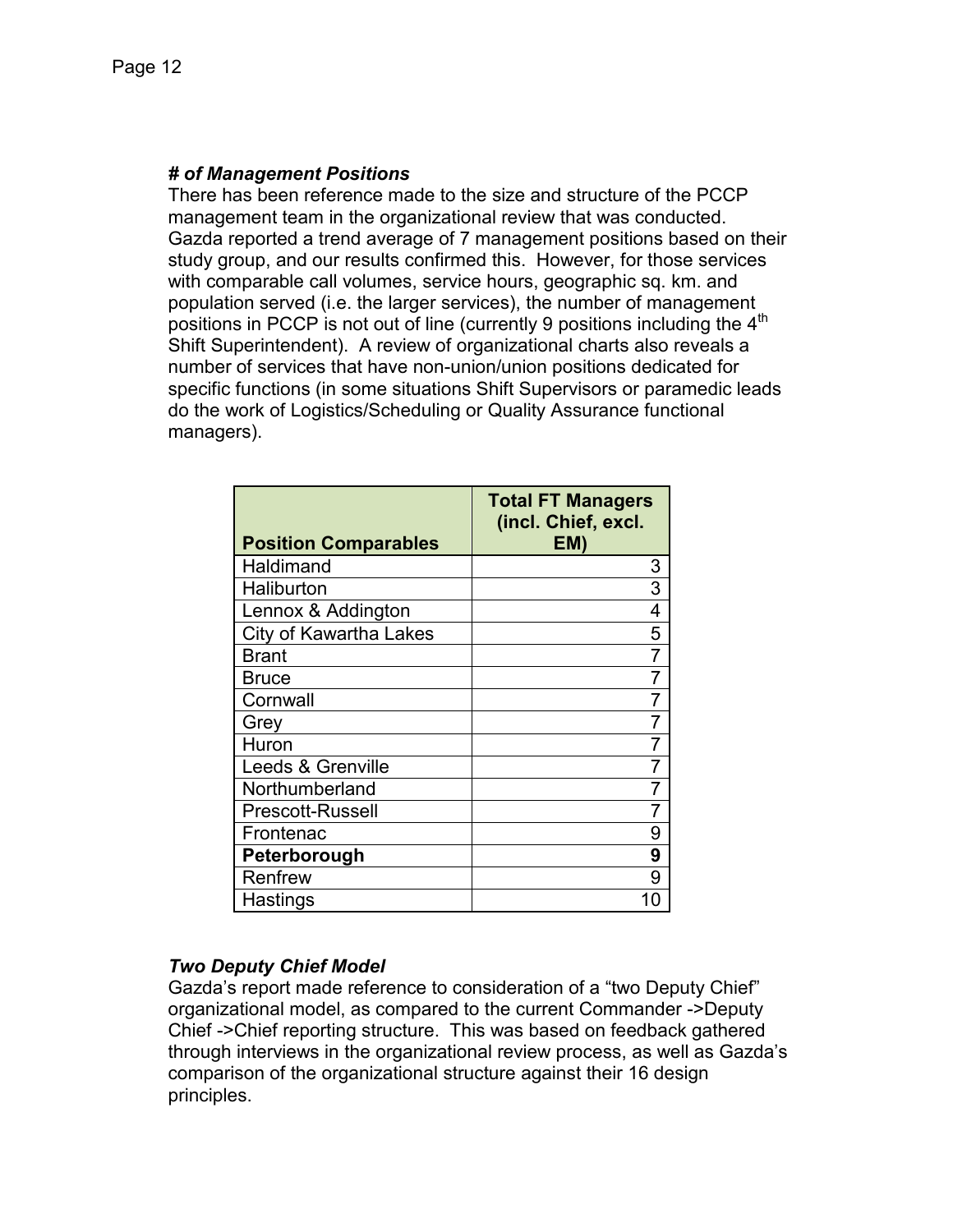Many of the comments that were contained in Gazda's report were echoed by existing PCCP management employees during the two-day facilitated session. The existing structure creates confusion in reporting, task fulfillment, responsibilities and job functions – best described as a web of accountabilities.

The comparator data provides support to this recommendation from Gazda. Ten (10) of the comparators surveyed have applied the two (2) Deputy Chief model and only three (3) have a Commander in place.

## *Organizational Structure*

An examination of the current organizational structure was undertaken, relying on three important sources of information: 1) Gazda's organizational review report; 2) the County's comparator data survey results; and, 3) the results of the two-day facilitated session. The four primary goals captured at the beginning of this report were referenced to ensure the outcome of the review gave consideration to the concerns that had been identified.

## *One-to-One Reporting Relationship*

A visual examination of the organization chart quickly confirms the structural flaw in its current design. The one-to-one relationship between the Commander, Deputy Chief and Chief contravenes the principles of sound organizational design by creating a bottleneck with the Commander position.

## *Position Responsibilities*

When the Commander position was inserted into the organizational structure a few years ago, the position description was developed and implemented but there was significant confusion about the roles and responsibilities of other positions. Work was done to provide greater clarification for each position as it relates to the major business processes and tasks by developing a RACI chart, a Lean Six Sigma tool, used to articulate for tasks the position that is **R**esponsible, **A**ccountable, **C**onsulted, **I**nformed. While this provided some assistance, there remained the issue of overlapping responsibilities and accountabilities, etc.

## *Lean Six Sigma Exercise*

This two day session was invaluable to the organizational review. It promoted buy-in to outcomes through active participation of PCCP management employees. It involved several processes:

 $\blacktriangleright$  Identify the current state of undesirable effects (UDE's) – duplication of effort, confusion about roles and responsibilities, lines of accountability unclear, etc.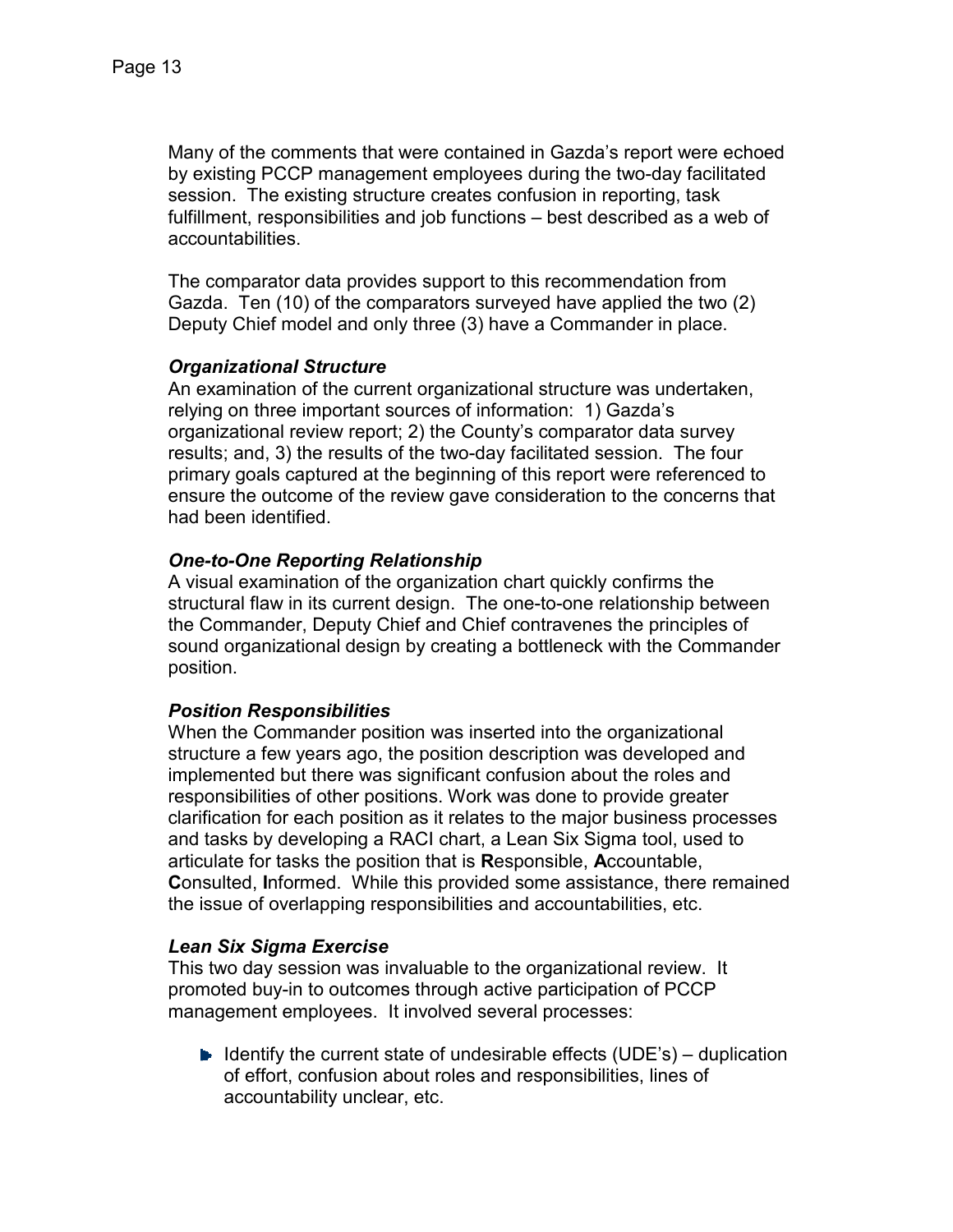- $\blacktriangleright$  Criteria for the perfect solution  $-$ 
	- § Visible goals/objectives, connect work to goals, respected, valued, meaningful work, no fear of mistakes
	- $\S$  High level processes of focus such as disaster planning, quality of patient care, staff scheduling, investigations, fleet/equipment/procurement, regulatory compliance, vehicle deployment, facility maintenance, health & safety, managing human resources, training, external liaisons/PR, and strategic/long term planning
- $\blacktriangleright$  High level process mapping (inputs, process, outputs) of the processes identified
- $\blacktriangleright$  Identifying the load or effort associated with each high level process
- **Partitioning or bundling the high level processes:**

| g<br>Š<br>g<br>Š    | <b>Operations Strategy</b><br><b>Disaster</b><br><b>Strategic Long Term Planning</b><br>Operational & External Liaison | Plan                   |
|---------------------|------------------------------------------------------------------------------------------------------------------------|------------------------|
| S<br>Š.             | <b>Facilities</b><br>Fleet/Equipment<br><b>Resources</b>                                                               | Physical               |
| S<br>$\overline{S}$ | People<br><b>Staff Scheduling</b>                                                                                      | Human                  |
| S<br>Š<br>ξ         | Patient Care/QA<br>Training<br>H&S                                                                                     | <b>Quality Program</b> |

#### **Organizational Changes**

These outputs were used to consider changes to current job descriptions and organization structure (see Appendix B – Proposed Organization Chart) with changes proposed as follows:

*Chief* – clarify primary responsibility for disaster planning by having Superintendent, Emergency Management report directly through to the Chief

*Deputy Chief of Paramedics* – change title to "Deputy Chief, Operations" with responsibility for operational planning and physical resources; report directly to the Chief; supervision of Shift Superintendents, Fleet & Equipment, Paramedics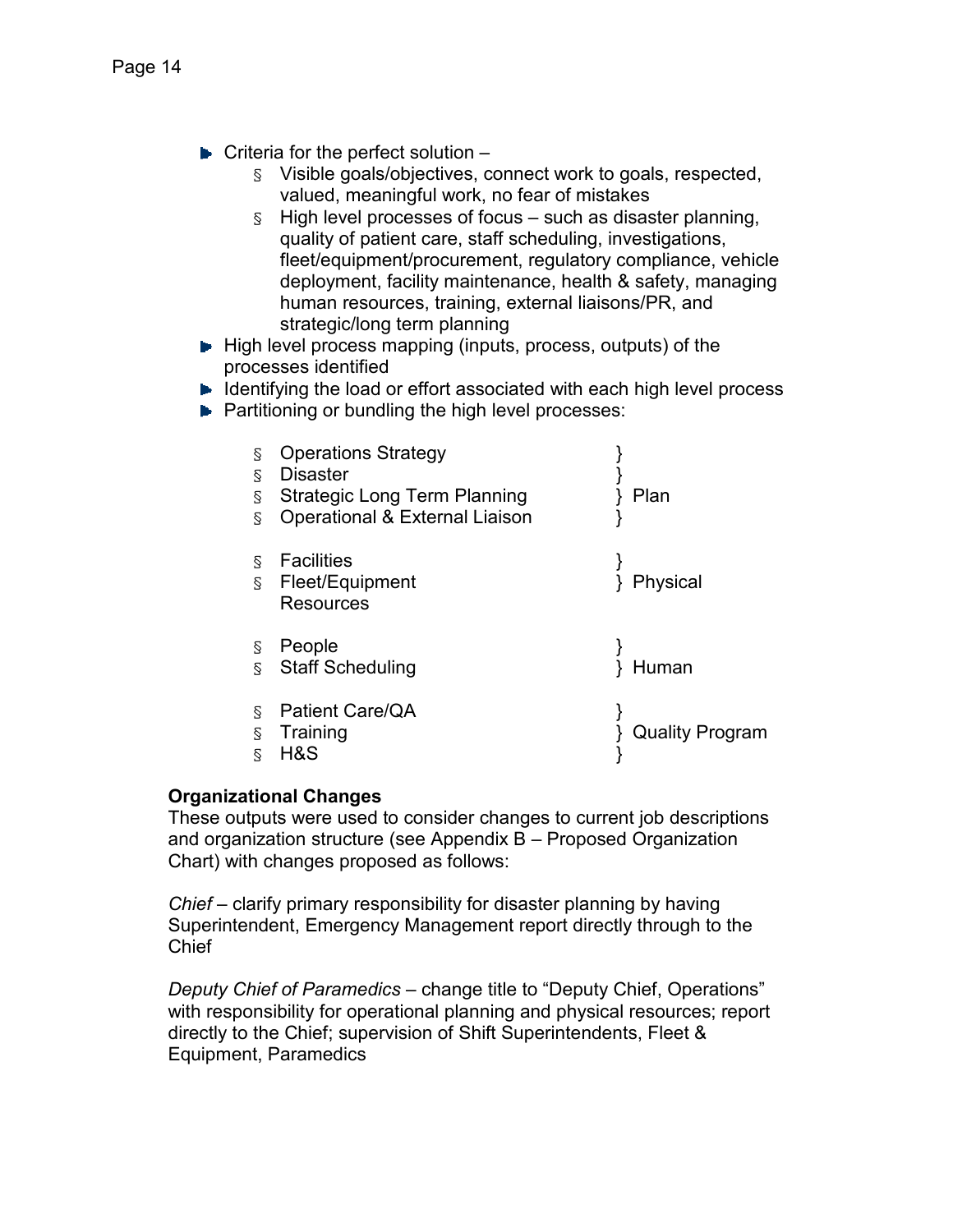*Commander* – change the position of Commander to "Deputy Chief, Professional Standards" with responsibility for human resources (people) and quality programs; report directly to the Chief; supervision of Superintendent, Quality Assurance and Superintendent, Staffing & Development.

*Superintendent, Emergency Management* – report directly to the Chief (not Deputy Chief)

*Superintendent, Logistics* – change title to "Superintendent, Staffing & Development"; duties modified to remove responsibilities related to physical resources and facilities; focus on training, development, recruitment, health & safety, scheduling and human resource processes (i.e. leaves, return-to-work, accommodations)

These changes are intended to better delineate roles, responsibilities and accountabilities, and to provide the foundation on which future efficiencies will be built. The dual Deputy Chief model provides strong support for succession planning and business continuity in the absence of the Chief.

Additionally, it is expected that this revised organizational structure will provide greater clarity and consistency of areas of responsibility to improve relations with other departments (i.e. finance, IT, HR).

| <b>Detail</b>                                                            | 2014 - Partial Year                                                 | 2015 - Annualized Cost                                              |
|--------------------------------------------------------------------------|---------------------------------------------------------------------|---------------------------------------------------------------------|
| Commander – moved to                                                     | \$2,900                                                             | \$8,700                                                             |
| Deputy Chief                                                             |                                                                     |                                                                     |
| Shift Superintendents -<br>move from 40 to 42<br>hrs./week (4 positions) | 136 hours shift from part-<br>time to full-time $-$ cost<br>neutral | 416 hours shift from part-<br>time to full-time $-$ cost<br>neutral |
| Total                                                                    | \$2,900                                                             | \$8,700                                                             |

## **Cost Implications**

The 2014 costs as well as other incidental costs associated with position title changes and administrative effort will be absorbed within existing budget allocations and included in the 2015 proposed budget currently in development. Estimated cost impacts include both wages and benefit burden as provided by Finance.

## **Summary**:

Peterborough County/City Paramedic Services continues to meet aggressive response time targets while providing excellent pre-hospital care at primary and advanced care levels. The department is achieving this goal through the use of an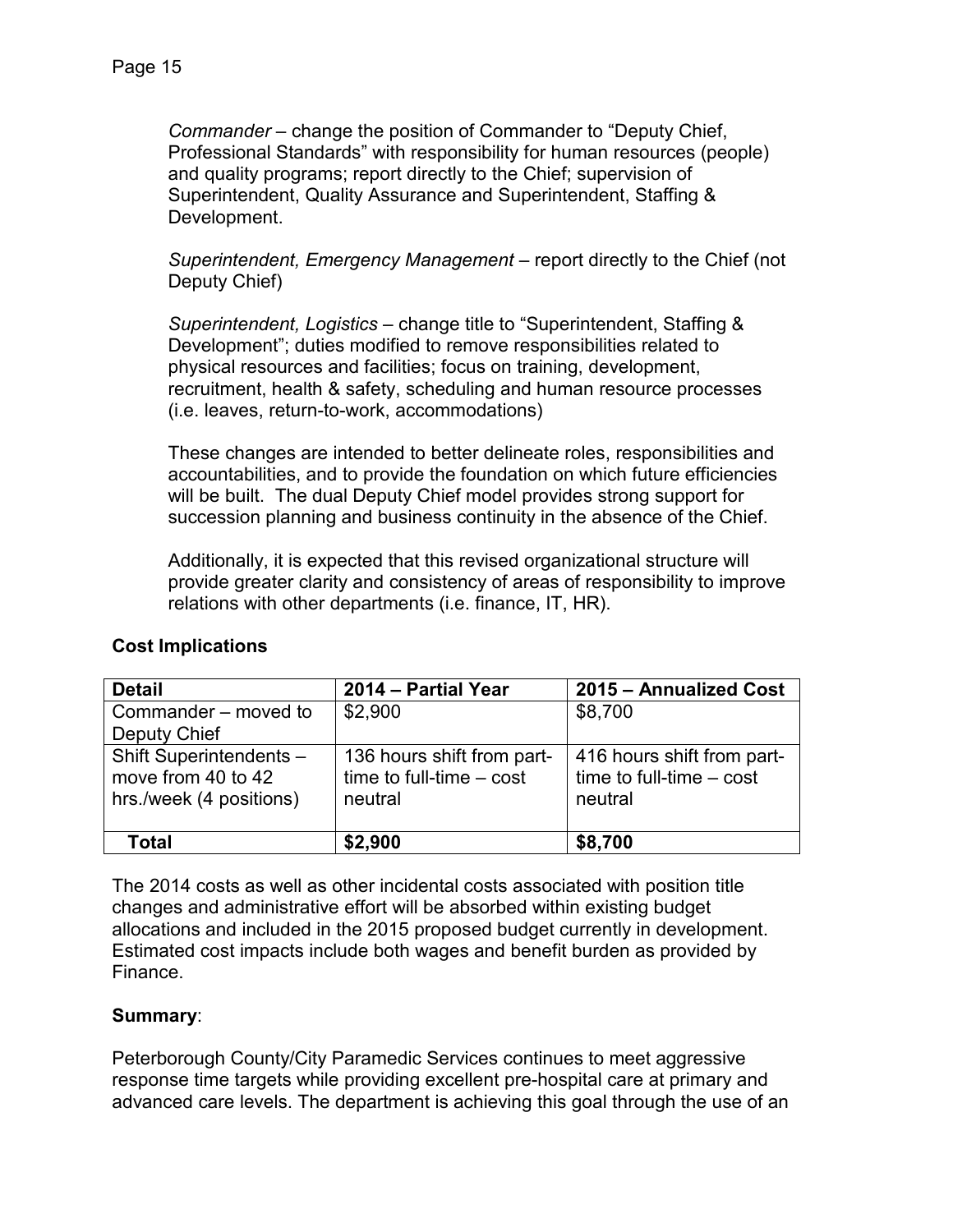organizational structure of appropriate size and with demonstrated efficiency in terms of operating costs.

Opportunities found within this report, and addressed through the recommendations below, will assist the department in providing the effective leadership required to continue as an efficient and effective organization.

In consideration of the data analyzed in relation to population demographics, local rates of request for response and current service staffing levels, it can easily be surmised that the department will be unlikely to continue to efficiently meets its goals and stakeholder expectations while maintaining current service levels while encountering the increasing future demands. It is strongly recommended that further consideration be given to performing a more detailed analysis in order to provide clearer prediction of future service demand and subsequent growth for long term planning requirements.

## **Conclusion:**

The following recommendations were presented to County Council on August 27<sup>th</sup>, 2014 and subsequently received approval for implementation on September  $5^{\text{th}}$  2014.

- 1) That the position of Commander be modified to "Deputy Chief, Professional Standards" and that this position be placed on the salary grid at the same level as Deputy Chief, Operations.
- 2) That the position of Deputy Chief of Paramedics be modified to Deputy Chief, Operations.
- 3) That the position of Superintendent, Logistics be modified to "Superintendent, Staffing & Development".
- 4) That the position of Superintendent, Emergency Management reporting relationship be changed to report directly to the Chief of Paramedics.
- 5) That the position of Shift Superintendent approved in the 2014 budget, and the three existing Shift Superintendent positions, be modified to reflect 42 hrs./week.
- 6) That these changes shall become effective September 5, 2014.

Respectfully submitted,

Original signed by

Randy Mellow